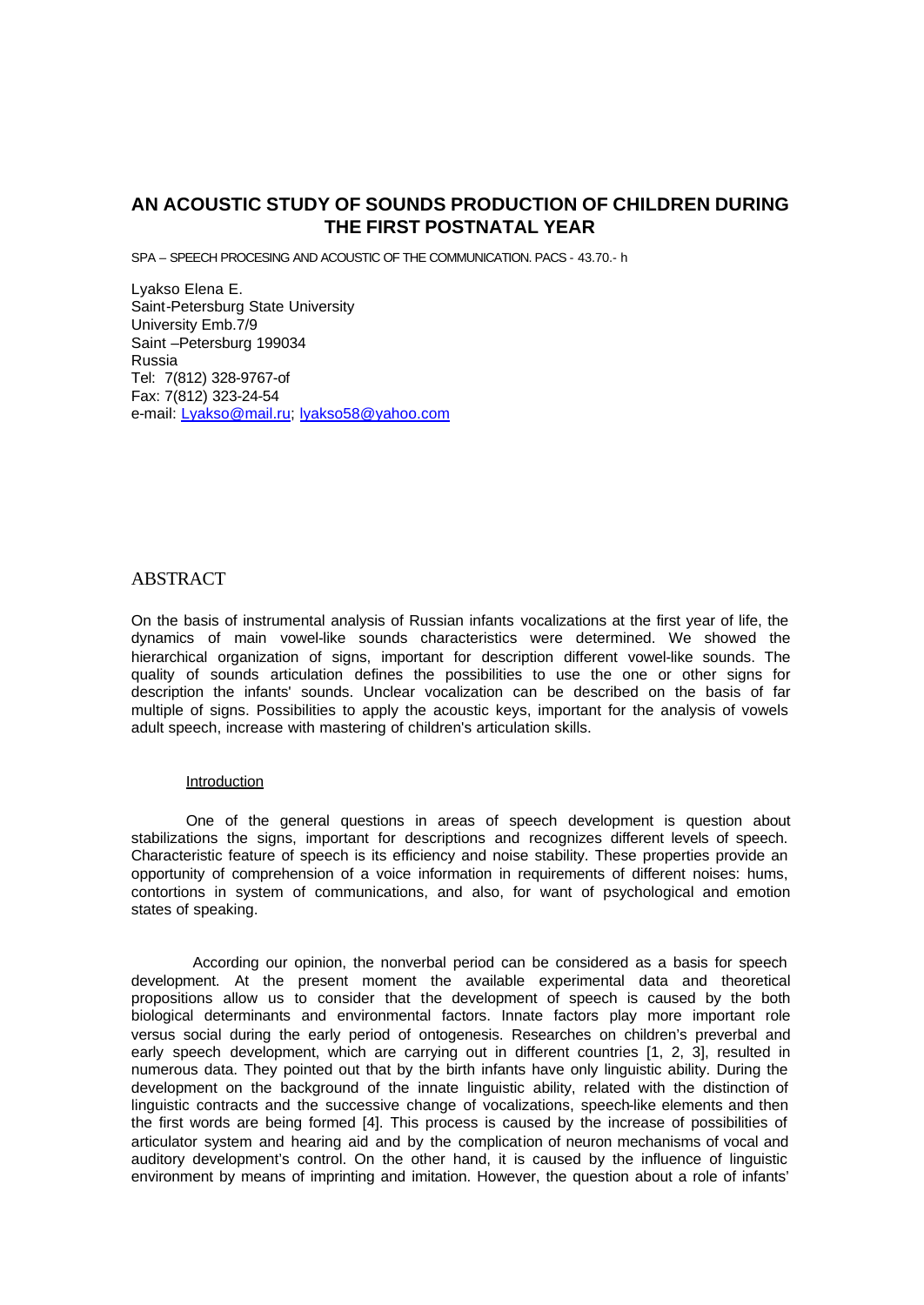vocalizations in the making of speech production remains open in many aspects. The systematic longitude researches of formation of phonological development of Russian children are absent. Also, there is the absence of the clear criteria of features, underlying in the transition from infants sounds to speech-like elements and speech sounds. The purpose of the present study was to define signs, important for description the phonological development during the first year of life.

### Method

The subjects were 18 Russian healthy infants from 3 months until 12 months of age. All acoustics sounds were recorded in different infant's conditions every three months (3, 6, 9, 12 months). They were born full-term, and their courses of development were reported to the normal and free of any specific problems relating to their vocalizations and hearing apparatus. Additionally were investigation developments of vocal-speech interaction in the five dyads of mothers and infants during the first year of babies' life. Were audio and video recorded mothers voices direct to infants (ID) and infant vocalizations during model situation mother-child interaction and during situation then infants play without their mothers. Were used the tape recorder " Pioneer " CT-W704RS, microphone-MD-59 and video camera "Panasonic"-WV-135N, microphone - model 4433. The special apparatuses (Bruel and Kjaer) were application to calibrate transparent characteristics of the audio recorder equipments. Psychosomatic status of children was estimated once per three months by a KID-scale. Firstly the all babies' vocalizations were selected. Were excluded from future analysis any noised production, vegetative and reflexive sounds. The acoustic sounds were listened by Russian-native speakers. All sounds were transcribed using the IPA symbols and SAMPA for Russian language. The temporal, spectral and formant characteristics of sounds were evaluated by means of special software Cool Edit (Syntrillium Soft. Corp.) and CSL  $-$  4,0. In each signal the fundamental frequency (F0), value of formant frequencies (F1, F2, F3), and amplitude of corresponding formants (E0, E1, E2, E3) were measured. The signals were divided on the basis of their dynamic spectrum. In case of complex signals spectral and temporal characteristics were determined for the each of fragments distinguished on a base of sound and spectral analysis. Position of the two first formant of vowel-like sounds on two formant coordinate plot (F1/F2), and amplitudes of spectral maximum (En) in relation to amplitude of the first maximum (E0) correspondingly to fundamental frequency (En/E0) were taken in to considerate. In (F)/(En/E0) coordinates the formant frequencies value dependence on coincided values of amplitude normalized in relation to E0 were analyzed. The data were formed in the tables of "Access 7.0" program for the following statistical analysis. Mann-Whitney, Student-Newman-Keels, Kruskal-Wallis criteria defined the reliability of discrimination, with a value of significance not less then 0.05 in ANOVA program.

#### Results

On the basis of the instrumental analysis of infants' vowel-like sounds similarity and distinction between acoustic characteristics of vowel-like sounds and vowels of adults' speech were revealed. The vowel-like sounds of babies are characterized by high value of F0 (from 300 to 1000 Hz), great dispersion in the F1/F2 coordinate space occupying areas of different adults' vowels, formant ratio other then vowels ones. Were found that the values of F0 of infants vowellike sounds correspond to values F1 of adult vowels [o], [u], [i], [f]. These special characteristics of infant's vowel-like sounds indicate that classical signs (as two coordinate plot) are not important for descriptions infants' vocalizations. The tendency to decrease the F0 were revealed only in infants "calm" sounds since the second half of first year of life. Our research showed that the sounds, which appearing by first ([a] and [e]-like sounds) undergo the greatest alteration during the first year of life in terms of physical characteristics (the value of fundamental frequency and spectrum maximums which we call formants by analogy with adults' speech). During the first two months of life [a] and [e]-like sounds do not differ from other sounds by their frequency characteristics. Apparently it is caused by possibilities of articulator movements and peculiarities of infant vocal tract's structure. The first differences in the characteristic of [a]-like sound caused by generation in different functional states were revealed at 3 months of age. The significant differences (p<0,05) in values of the second formant are determined for vowel-like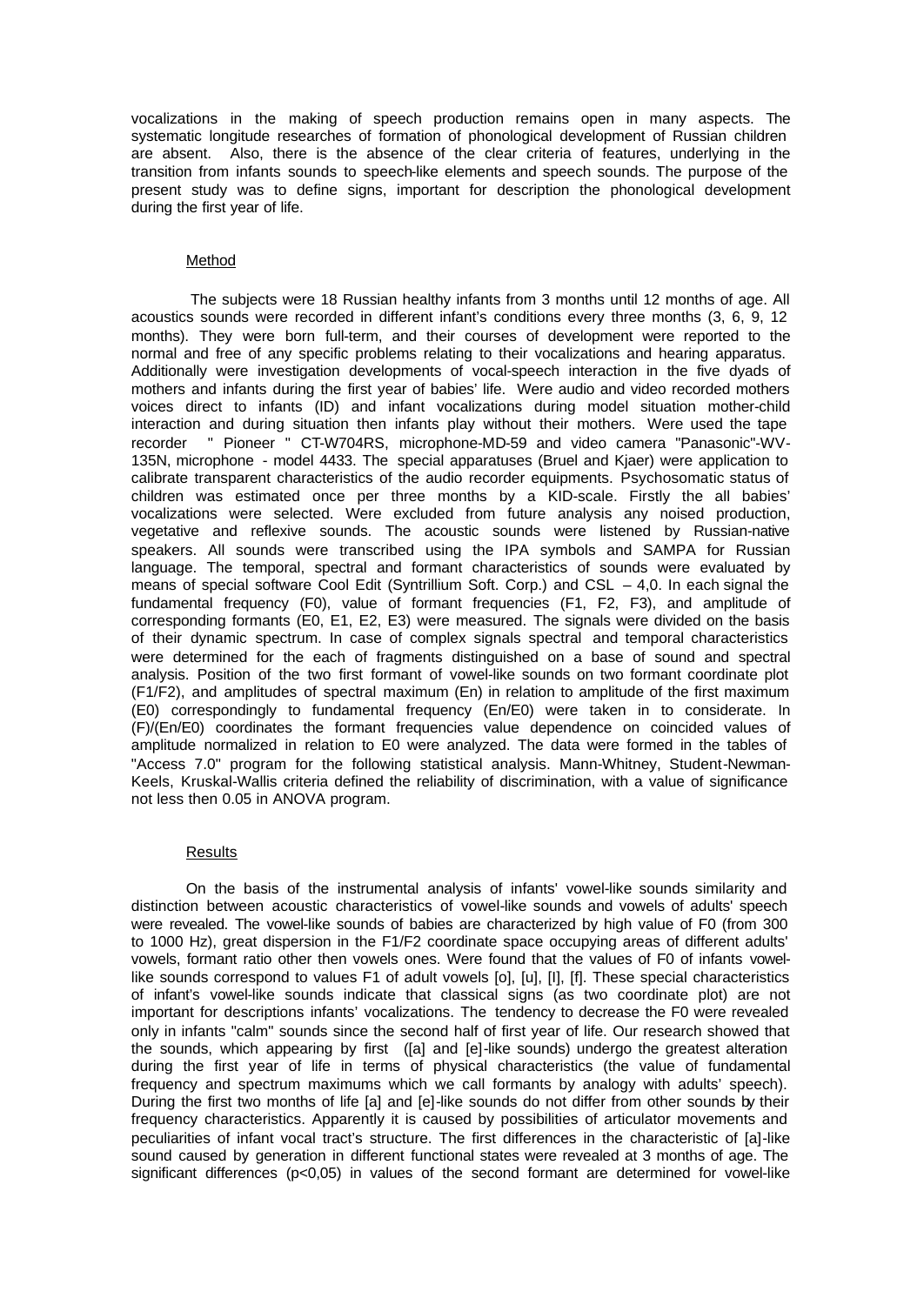sound [a] in cry and in "calm" vocalizations, which were produced by infants at 3 months of age during contact which mother. Since the 6 months of life the differences (p<0,001) in values of the second formant of sounds [a] and [e] appeared. By the 9 th month there are the differences (p<0,05) in values of the first formants of [o] and [u]-like sounds. Obtained data show, that in a course of [a] and [e]-vowel-like sounds distinguished features (two formant coordinate plot) used for the description of correspondent vowels of adult speech, can be taken in a consideration. At the same time, the parameters which are the basis for the distinguishing of [o], [u]; [i], [ f]-vowellike infants sounds within the first year of life differ from one of coincided vowels. In this way, absolute values of formants, as maximums in signal spectrum [5], cannot be applied at all for the description of phonetic quality of sounds. According the theory of differential signs [6], the relative values of formants (sum, difference and attitude) are more information characteristics for vowels description. Also, the difference between formant (F2-F1 and F3-F2) can be used for the description of American infants vowel-like sounds /i, u, a, & as more significant feature versus two coordinate plot [7]. Therefore, we used supplementary signs for description this infants vowel-like sounds. As next parameters, we applied the attitude of corresponded spectral maximums amplitude to the level of fundamental frequency. It was shown [8,9], that the one of most informative characteristic was the ratio between mainly energetically expressed spectral maximum in vowel-like sounds [a], [e] and [f] of infants during the first half-year of life. The significance of amplitude ratio between the formants has already been shown [10] for adults' vowel speech. We showed, that the important feature for recognition of [a] and [e]-vowel-like sounds is a ratio of two first formants (F1, F2). For the description of [o] and [u]-vowel-like ratio between F0 and F1 is significant, for [I] and [f] -vowel-like sounds the ratio between F0 and F2 is important. However, this signs can be applied not at all for the description [i] and [f]-vowel-like sounds and [a] and [e] vowel-like utterance in "calm" condition. As a next, we used the complex signs: ratio between relative values of mainly energetically expressed spectra maximums and value of a difference between these spectral maximums (different for various vowel-like sounds). This feature is more important for recognition [o] and [u] -vowel-like and [i] and [f]vowel-like sounds.

The present data mean, that association of infants vowel-like sounds with the appropriate categories of Russian vowels realized on the basis of feature set. Take into account supposition about existence of parallel system of signs and description of speech with help of formant and strip structure [see, 11], we can think that the quality of sounds articulation defines the possibilities to use the one or other signs for description the infants' sounds. Unclear infants vocalization can be describe on the basis of far multiple of signs. Possibilities to apply the acoustic keys, important for the description of vowels adult speech, increase with mastering of children's articulation skills. Those obtained results specifies, that despite of a feasibility of ultrasonic indications used for want of exposition of vowels adult speech, for exposition some vowels - similar of sounds of children of the end of the first year of life indicative about shaping vowels of Russian, the babies sounds have not still all properties of vowels.

The next questions of this research were to determine adult's native speakers possibilities to attribute children sounds to Russian language phoneme. Sounds, typical for infants' age and conditions and sounds song like as phoneme and syllable structure for Russian language from audio records of 5 infants during the first year of life, were selected for tests. These tests were presented to different categories of people (n=133) and specialists (n=4). Our auditors were the mums having children in the age of three years and are higher, adult, with experience of care taken with children and without those. Specialists have professional experience of working with children's sounds more than 4 years. According our data [8] about specific vocalization characteristics, which might reflect different function status of infants, we applied instrumental analysis of sounds taken into account infant condition. Significant differences between spectral characteristics of discomfort and delight infants' sounds were not revealed. Phonetic transcriptions with IPA indicated that in diversity of sounds presence, sounds of front and central line, lower and middle rising can be mainly revealed. The sounds of back line, lower and middle rising are absent in the vocalizations of 3 month-old. Significant distinction between frequencies of sound using of three months old infants in different emotional conditions was not revealed. The sounds of front line lower rising predominate in 6-months old infants' vocalizations when they are in discomfort conditions. The sounds of central line middle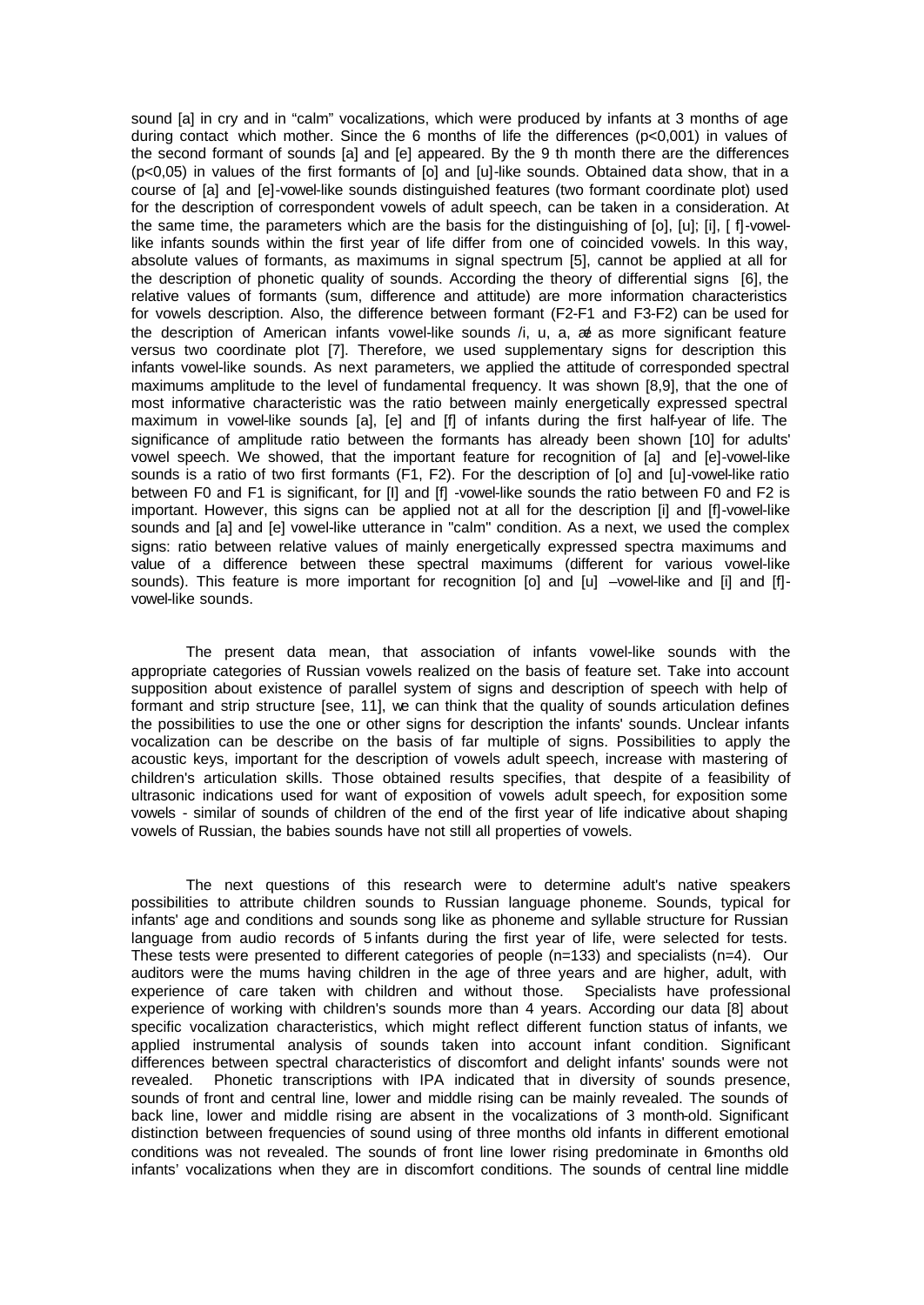and upper rising predominate in calm vocalizations. Joyful sounds are described as sounds of front line lower rising and central line central and upper rising. Calm children's vocalizations of the second half of their life are described as vowels of front line lower and middle rising, central line middle rising as vowels of back line middle rising. We revealed that sounds which children produce in joyful state are characterized as vowels of front line lower rising (10%) and middle line middle rising (84%). Sounds transcribed as [f] which are specific for Russian language are began to the end of first children life. IPA does not transcribe consonant-like sounds of the first half of children's first year. Bilabial plosive ([p], [b]), bilabial nasal ([m]), bilabial fricative ([â]), labiodentals approximant ([v]), plosive [t] and [d], lateral approximant [l], velar plosive [k], voiceless epiglottal fricative [H], epiglottal plosive [?], dental/alveolar [p'], velar [k'] consonants could be revealed in vocalizations produced children during second half of the first year. But revealed consonant-likes sounds are not complete set of Russian consonants. Thus, the test was simplified model child vocal-speech development during the first year of life. Significant distinction between auditor groups with "experience" and "without experience" was not revealed by means of sounds' description. All auditors recognized easier simple vowel-like sounds in complex sounds' combinations. They revealed key- phonemes. Great mistake percentage was revealed when we described sounds of 6month old children. Different auditor groups revealed reliably (with probability more than 75%) the first half of children's first year sounds, similar to Russian adult vowel [a], [u], [o], [i]. In sound signals of children of the second half of children's' first year were revealed vowels [a], [e], [u], [i]. The vowel [f] special for phonological system of Russian language was not revealed by Russian auditors (with probably more 75%). Sounds distinguished by Russian auditors closed mostly to symbols using for the transcription of corresponding Russian adult vowels. The meaning of the first and the second formants disposed on the areas of corresponding Russian adult vowels, when we use the two formant coordinate plot.

Figure 1. The first two formants of infant's vowels, referred by all auditors with more than 75 % by probability to the relevant categories of Russian vowels.



The lines indicated the phoneme boundaries between vowels [i], [e], [u], [o] è [a] in two first formants coordinate plot. F1 – frequency of first formant (Hz); F2 – frequency of second formant (Hz).

So, auditors chose that infant's sounds, which characteristics corresponded to sounds of adult speech. Specialists revealed reliably (with probability more than 75%) in children's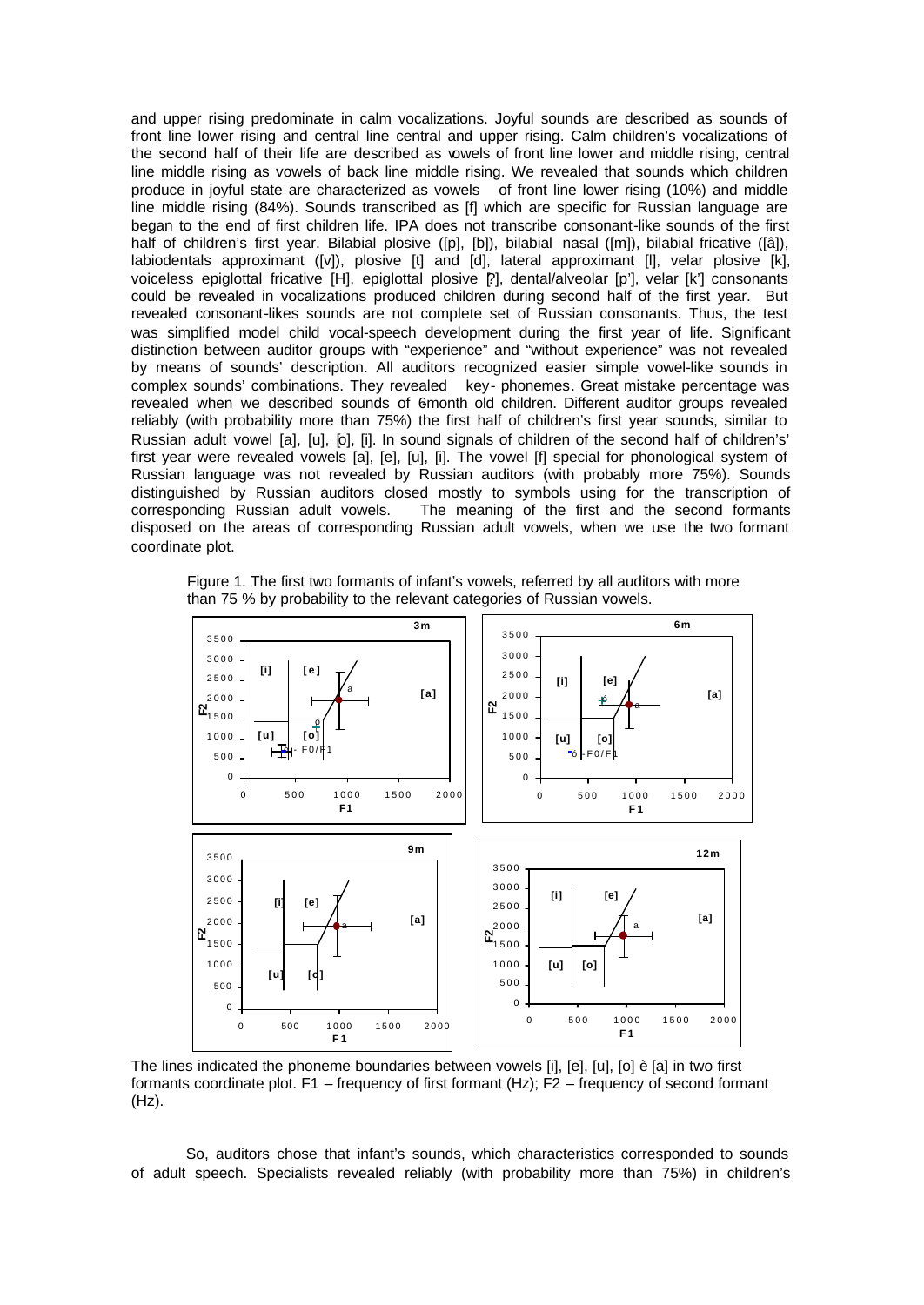vocalizations vowel-like sounds, which were attributed to all categories of Russian adult vowels. Phonetic description of sounds revealed by specialists had great variety of used phonetic symbols. By instrumental analysis we could describe these sounds as with help the two formant plot, as by the set of above-mentioned characteristics. We can suggest, that when the auditors describe sounds, they carry out the process of comparing heard sound with some standard, which they have. Native speakers form this standard on the basis of a set of acoustic characteristics. When standard characteristics and characteristics of stimuli are coincidental they are attributed by auditors to corresponding category of acoustic standard. When these characteristics are not coincidental, auditors attribute them to the other category.

Present data show, that phonological development of Russian children during the first year of their life evaluate from abundant sound quality (3 month), described on the basis of the acoustic characteristic set to the beginnings of sounds (12 month) which are specific for phonetic system, contented all of vowels and described by acoustic characteristics of Russian adult speech.

At the next part of this investigation were prepared new special test. This test contains vowels [a], [u], [o], [i], [e], which Russian native speakers determined as Russian phoneme categories (with probability more than 75%). Vowel [f] were include in test with probability 65%. This test was presented to 15 auditors for non-Russian speakers auditors (Finns). The Finnish auditors determined only those sounds, which one were allophone of phonemes existing in their native language. They noted vowels duration, using the signs, relevant for phonologic system of the Finnish tongue. It testifies to influencing phonologic system of the native language of the auditors on the performances of their perception. Sound [f], included in the test, the auditors in 34 % of cases featured as [i] or [e], and in 66 % a case did not description generally. Thus, the impossibility of exposition of a sound, which does not exist in phonologic system of the Finnish tongue, can testify (with allowance for above mentioned) to accessories of this sound to phonologic system of other tongue (in this case - Russian). Present data suggest that at the end of first year of babies' life the phonological system for Russian language are starts to forming.

The conducted examination has allowed raising the question about, how there is a mastering by the child of sounds specific to family tongue. Were development of a hypothesis of interaction, according to which assimilation by phonologic system of tongue is carried out for want of interaction of the babies with the mother. A type of interaction and the functions of a maternal voice vary with age of the child and depend on a psyhophysiological state of the child and state of the mother. The "interaction" hypothesis is based on the supposition that infants gets knowledge of native language's sounds and then knowledge of general rules of language structure's forming through the interaction with his mother who possesses the information about linguistic space of the language. For the elaboration of this hypothesis vocal-speech interactions in 5 pairs "mother-infant" are studied during the first year of life. Firstly the analysis of maternal speech addressed to infants of 3, 6, 9 and 12 month of age (ID), and mothers' speech addressed to adults (AD) were conducted. The ID of the first half-year of life contained both calm and emotionally expressions (79 $\pm$ 18 % to 3-month-olds and 92 $\pm$ 7 % - to 6 month-olds). The "key" words were presenting in emotionally expressions of the mothers speech. The key words were detected as a word – question or word - exclamation. A key word evolved on the basis of listening as a most prosodic distinguished from adjacent words. The values of fundamental frequency (F0) of vowels from key words exceeded (on 60±12 Hz) average value F0 and duration (244±56 mc) from the vowels in maternal utterances. The differences in maternal speech addressed to children of the first and second half-year of life are detected. So, in maternal speech versed children of the second half-year of life the decrease of amount of key words (amount of key words in the maternal speech addressed to 9 month-olds is detected has compounded - 21 $\pm$ 12 %; and 16 $\pm$ 12 % - 12 - month –olds children's). The increased of information categories in ID of the second half-year of infants life were determined versus semantic-information categories in maternal speech address to first-half-year-olds. The instrumental analysis of characteristics of maternal wice has shown, that the duration of the expressions is individual quantity for each mum and makes a interval from hundreds mc about 2 minutes. The differences in duration and spectral characteristics of stress vowels from key words ID and AD are detected. The differences in duration relevant vocal are shown both for